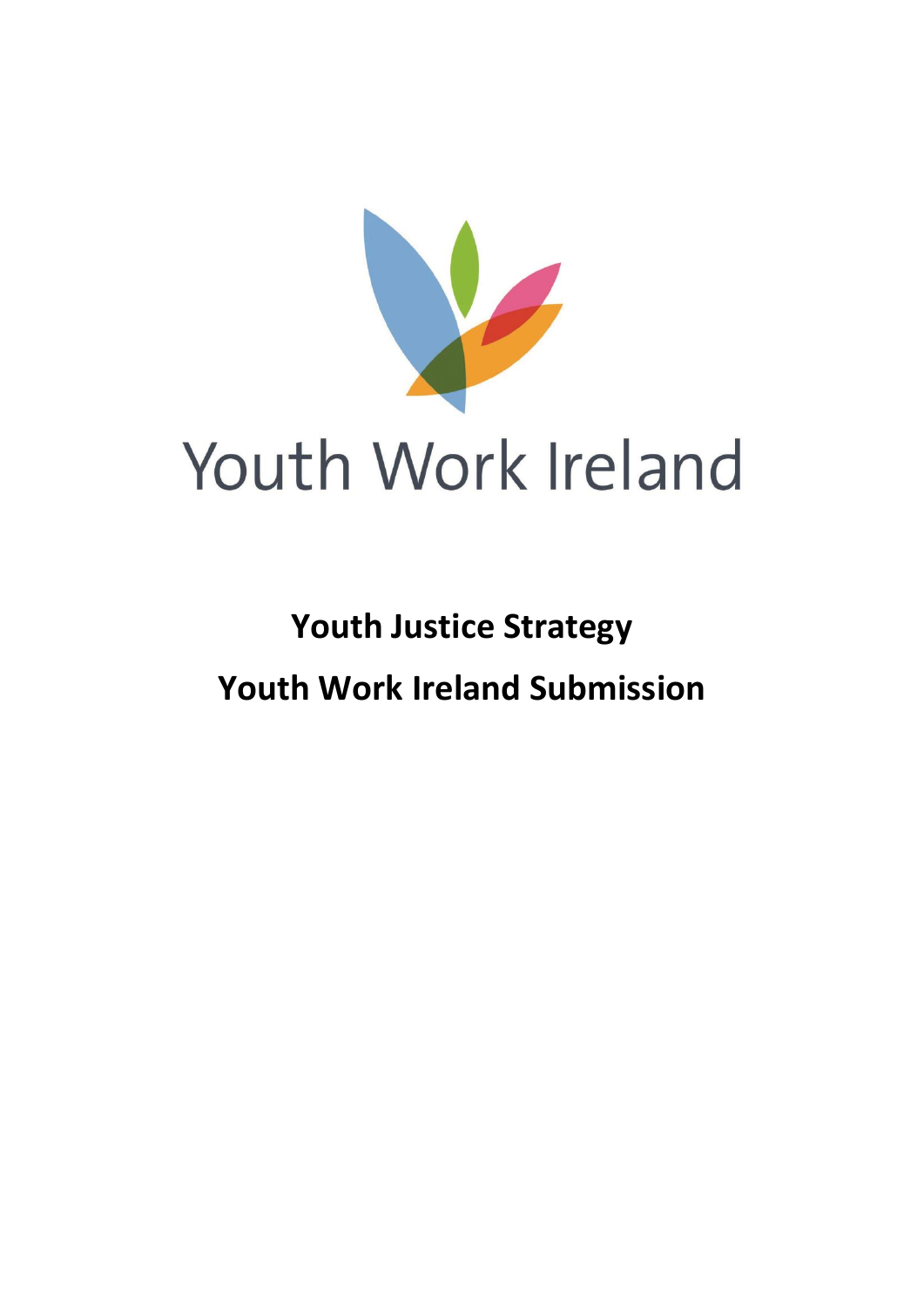#### **Introduction and Overview**

We very much welcome the opportunity to feed into the new Youth Justice Strategy. Youth Work Ireland is a federation of 21 local community-based youth services. The majority of our members deliver Garda Youth Diversion Projects and work with many disadvantaged young people in local communities around the country. This work is carried out as part of an integrated youth service model. The key advantage of our approach is it provides critical local infrastructure. This infrastructure often consists of buildings, management, child protection, support systems, outreach staff, insurance, drop-in centres many of which are operated in more remote areas. We see this as an ideal framework for delivering better results in terms of young people and pro social activity in the community particularly consistent with Better Outcomes Brighter Futures the national policy framework for children.

We think it would be ideal to situate this review of the previous strategy and a broader reflection on what has worked and what has not in that context. This needs to be done by a broader exercise than just the working group for this strategy. Chronological gaps have emerged between the strategies and this is not ideal.

The ideals and values expressed by the strategy clearly mark a potential transition in thinking in terms of how the justice system treats some of the most vulnerable, at-risk young people in our society. Central to the operation of the Youth Justice system in our view is the JLO system. This is in keeping with best international practice in terms of diverting young people away from the criminal justice system including the courts and detention. These should only be used as a last resort. For low level offences community-based sanctions, restorative justice and other means should be prioritised.

The need for a joined up and holistic approach arises again and again in the document. Our experience is of running youth services that do precisely this and engage with young people under a variety of policy headings and in conjunction with several agencies and Departments across policy headings. More than any we see the need for a joined-up approach beyond the silos. We also have seen that regardless of a variety of plans and aspirations this approach is rarely effective in delivery by the state and those of us who do work across these boundaries encounter a lot of obstacles. In all matters of inter-agency working and alignment the key question will be who decides in the final instance.

Similarly, the establishment of the DCYA at least marked a start in promoting joined up working for children and young people, at the time of writing its future is uncertain. It would seem critical to have one main Government department committed to this approach and with a cross cutting policy document like Better Outcomes Brighter Futures and the National Youth Strategy or their successors. Similarly, the Youth Justice Strategy needs to make linkages with these and other critical documents in areas like health and education and indeed EU and international policy.

Youth Services whether running Garda Youth Diversion Projects or not have tremendous reach with young people from disadvantaged communities. Youth Work Ireland's Integrated Youth Service Model has for some years operationalised the need to work across policy, funding, and departmental lines. This ensures the needs of the young people drive the service while professionals look after the back office and the complex reporting that this gives rise to. We are well respected and identified by young people and local communities for this work.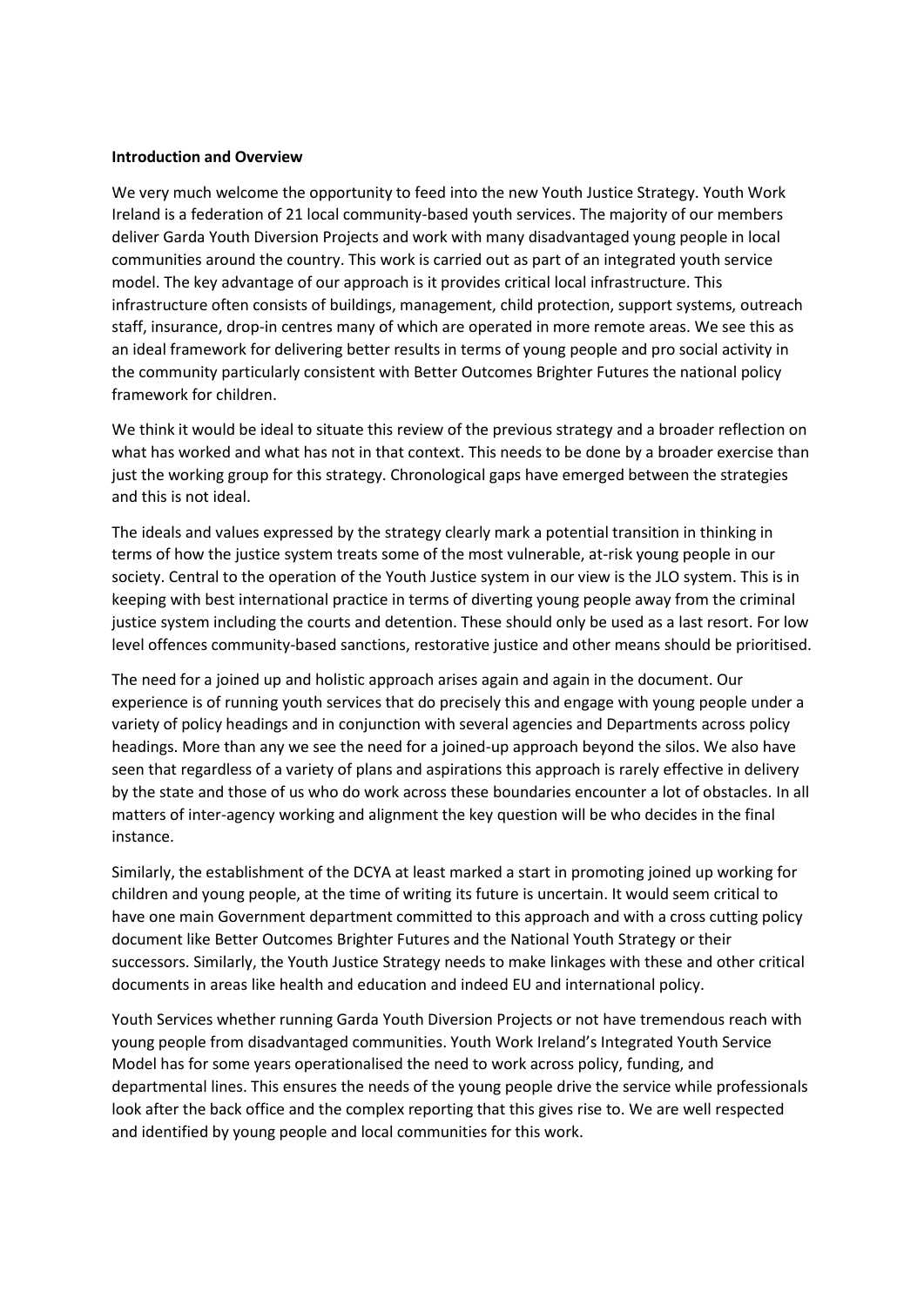#### Recommendations

- 1. A dedicated review of all previous youth justice strategies and their impact should be commissioned
- 2. A legislative and organisational bass should be established to advance and facilitate interdepartmental and interagency work and escape from the silos
- 3. Youth justice work needs to be consistent with relevant integrated national and international strategies and operate under an integrated approach including Better Outcomes, Brighter Futures and any successor document
- 4. Similarly, the pre-eminence of the DCYA or its successor needs to be recognised in the policy domain

#### **1 Oversight and Monitoring**

The evidence-based research to inform practice is very positive as is the envisaged increased communication and buy in from additional services. The sharing of effective practices would be of great assistance. The national oversight is a helpful development and the inclusion of research underpinning developments will give legitimacy to actions undertaken. It is a good idea to have the prevention of offending behaviour mainstreamed into all Government policies affecting children, young people and their families. The idea of coordinating what is required is to be welcomed as is communication with other agencies.

We very much agree with the governance system alignment and the desire to improve data systems. Improved national policy and prevention will also assist in youth justice policy as would mainstreaming all of these issues and a strong youth voice. Any ongoing support for best practice is positive and we welcome the idea of an oversight Group, the role of CBO's needs to be recognised here.

The commitment to bolster preventative work with young people and families is long overdue and therefore to be applauded. Helping younger children make the daunting move from primary to secondary school also shows an awareness by the youth justice service of an issue that has had painful impact in many young lives. New projects for 18-25-year olds is also a very positive development.

There is insufficient explanation of how the various actions are to be achieved. When it comes to involving children and young people we need to avoid tokenism the process needs to be very sophisticated and youth services as providers have a lot to offer here, we have participation and participative models in everything we do. There is little about the how the envisaged collaboration will be brought about, whether this will involve new powers and it would be important to maintain existing cooperation and work on the ground. The concept of specialised community-based projects needs clarification. Who will identify/refer into new specialist projects? What is the rationale for expansion of service if it is already stretched?

Similarly, the rationale for expanding the age profile for projects and the expected interventions with this age group needs to be clear, is it to work with adult criminals in the community? Is there a plan to have specialised projects (as are already in existence) attached to all GYDP's? Is there a plan to have all GYDP's attached to FRC's or CDP's? There needs to be an acknowledgement of projects that are stand alone, working in communities with no other targeted resources will these projects be discontinued and/or relocated?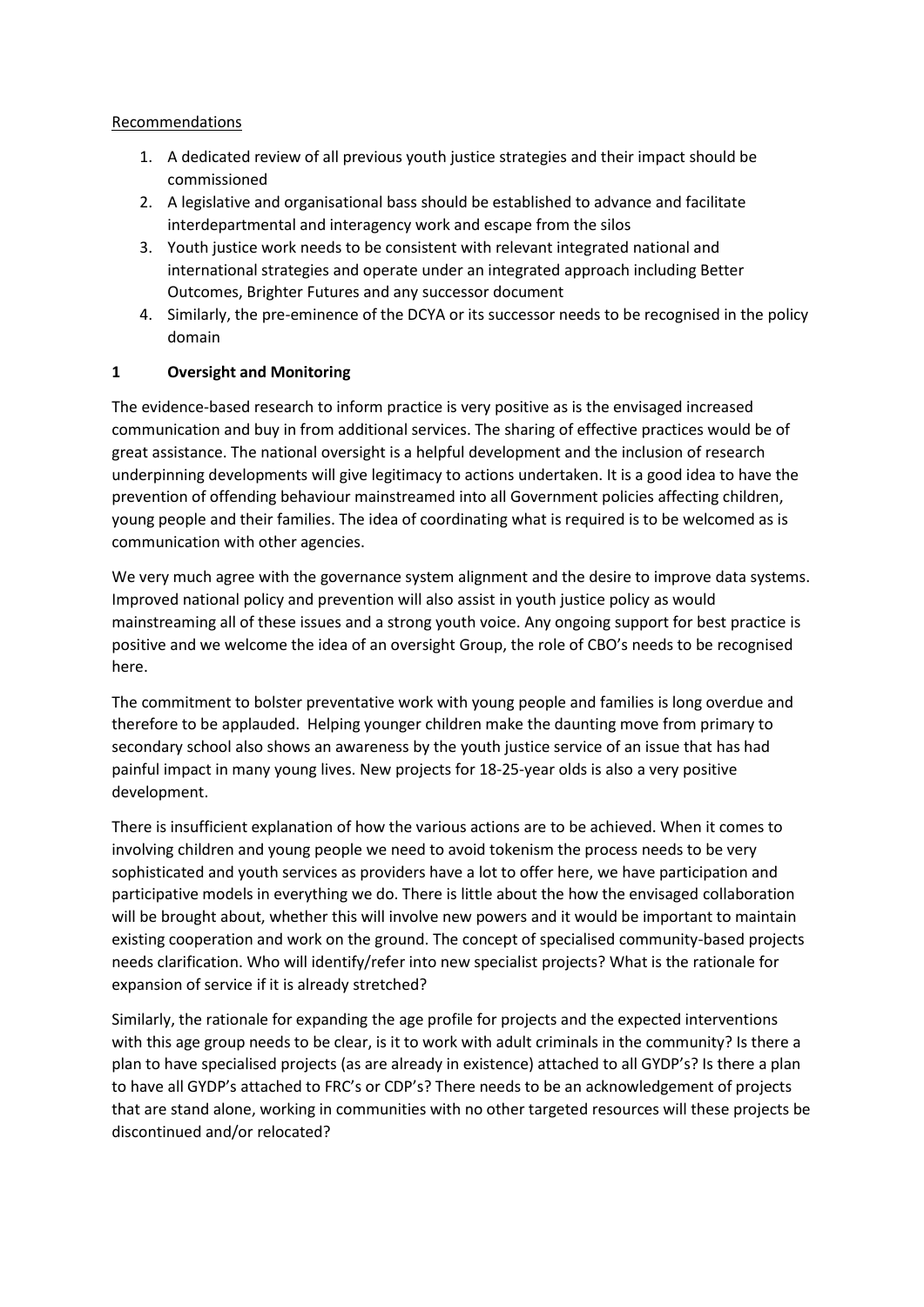The inclusion of a wide enough demographic to make findings relevant to all GYDPs may be of concern. Communication with schools is encouraging, we do note however that young people were not consulted in the preparation of this document and there is no envisaged role for them on the oversight group.

It is not clear if pilot projects be offered to all GYDPs and it certainly seems that more staff for under 12s would be needed. Youth voice is not a priority objective and needs to be as these priorities will determine funding, young people need to be listened to, this does not mean they decide but they get a voice and are in the room in a real partnership. We would have some concerns on the workload on data and the amount of paperwork, there will be a lot of duplication for those in youth work which may take away from the desire for more integration

The Dept. of Education and Tusla appear to be missing from the oversight structure. These agencies would be crucial to the effective roll out of the overall strategy given their key roles in working with vulnerable children and families. Examples of how to "support improved practice for schools" would be useful. In 1.8 there is no mention of Youth Services in the training and front-line support. There is no mention of collaboration with the voluntary sector.

We feel there is a lack of recognition of CBOs (the contract holder for service provision) and it is not clear if new coordination mechanisms are envisaged in parallel to CYPSC's, Drugs Task Forces etc. in 1.4.1 and there is no mention of CBO's/Providers just Tusla in the 'Who' 1.5.1 & again in 1.9.4 in relation to Youth Justice Workers

#### Recommendations

- 1. The rationale for expanding age profiles needs to be more detailed and dovetail with other policies such as the age of criminal responsibility and the UNCRC's view on this
- 2. More detail and clarity should be provided on specialises groups and pilot projects
- 3. Clarity should be provided on the role of the Department of Education and TusLa in the oversight structure
- 4. More support and recognition of the role of CBO's should be provided in the Strategy
- 5. Best practice models from the youth work sector on participation should be drawn on to enhance the youth voice provisions

#### **2 Early Support**

The collaboration, co-ordination and interagency systems and delivery proposals are clearly good and co-ordination at the point of delivery is critical in our experience too. It is positive that provision is to be seen as young people centred and the need to breakdown silos is recognised. The integrated working set out in 2.1 is very welcome and much like the Integrated Youth Service model that Youth Work Ireland members operate. The education focus is good including informal and non-formal means in the education field and the inclusion of leisure time is very positive. There is a need for an explanation of how statutory and voluntary agencies can work together. Will the Minister for Children will have authority to direct agencies etc. if this requires legislation will it be deemed important enough or could it become bogged down?

The concept of early intervention as outlined has been mentioned in previous strategies albeit with different wording. (National Youth Justice Strategy 2008 – 2010, High level goal 2 Tackling Youth Crime – Youth Justice Action Plan, 2014-2018). Under 2.2.1 many Youth Services can align the work of the School Completion Programme and Garda Youth Diversion Projects based on area needs to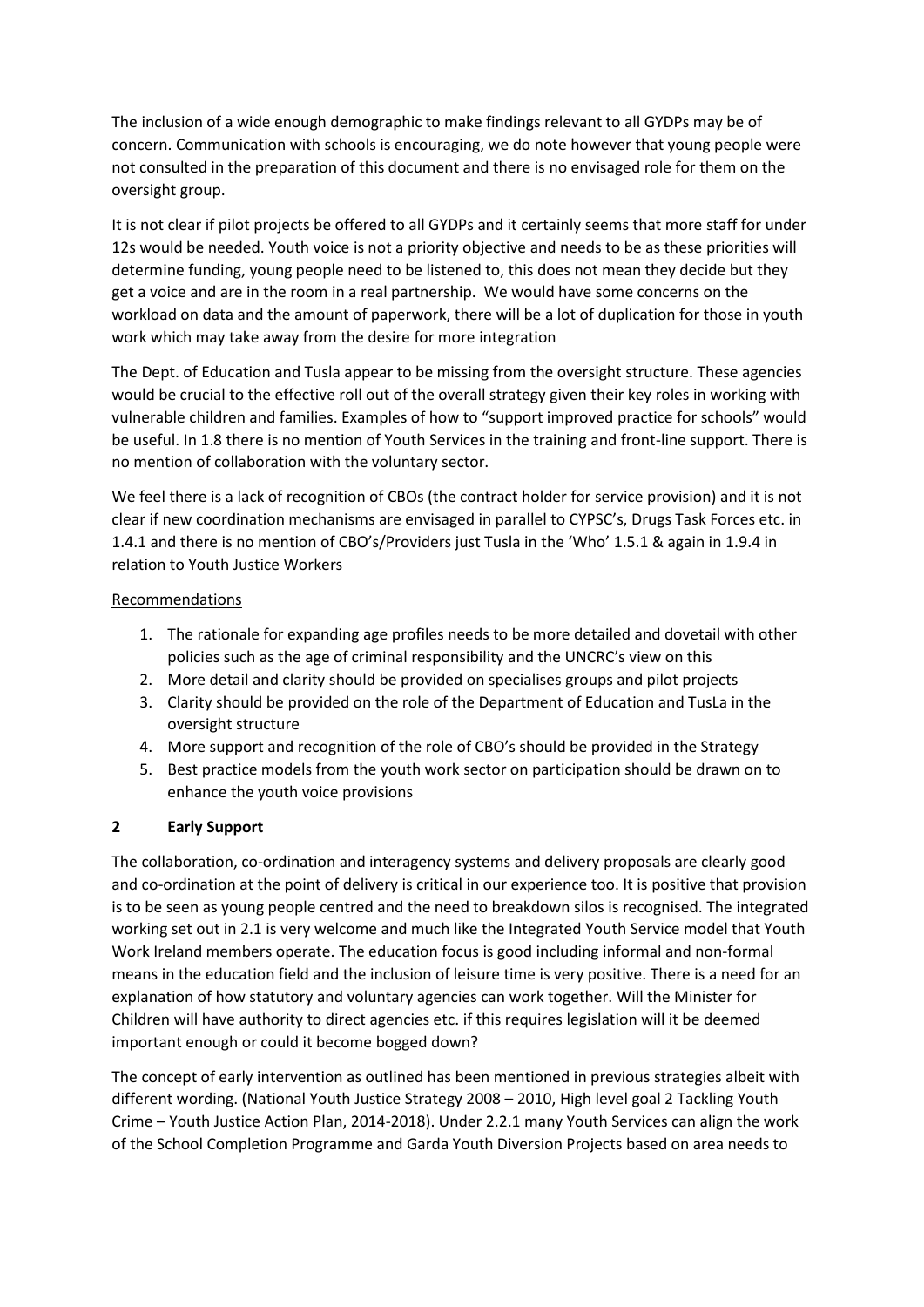provide enhanced and integrated support to schools and teachers to retain vulnerable children with challenging behaviours within the education system.

The provision on reduced timetables are most welcome but will need some detailed teasing out, alternative education models need to be put in place for young people whose behaviour is seriously out of order – there needs to be effective sanctions for the school allowing them to protect victims of intimidation, dealing etc. Research generally is important particularly with harder to reach. The promise of continued training is most posiitve as it is most vital to helping those at the coalface meet the challenges of their job. The focus on education throughout the document is positive.

Including young people who are most at risk is clearly positive as is prevention and early intervention provisions and the material on training of Gardai and others is all good. We believe Gardai would benefit from placement with youth services. More specialist staff may be needed in schools and elsewhere to deliver on many of the recommendations

Lack of leisure facilities and large group facilities remains a problem in this area, schools are generally not open to working with GYDPs and challenging young people. More bottom up approaches are needed. We need more attention to technical arrangements for funding, decisions, measurement, accountability, and evaluation. There should be reference to transparency in decision making and awarding of funding contracts to service providers in 1.4.2 (c). We need a commitment to consulting CBO's

The potential for youth services generally in this area and most particularly for the most disadvantaged cannot be over stressed. They currently deliver other forms of works targeted at the most disadvantaged such as UBU, drugs projects and others. The strategy needs to dovetail with much of the change process that has led to UBU. Proper legal arrangements for collaboration would be helpful, it is provided for as a duty in the Children's Act. The explicit naming of Youth Services along with Family Resource Centre's would also be valuable. We need to ask how do all these changes affect the principle of voluntary participation? All the changes outlined should not change the fact that the GYDPs operate on principle of voluntary participation.

Many schools are completely overwhelmed with the myriad of responsibilities being laid at their door. They cannot be seen as the solution to all of the issues a young person may face or indeed all the issues in their family. The primary responsibility for teachers is to teach. They need to be enabled to do that given that education is a key protective factor. There are several existing alternatives to education it is critical that engagement is early and in a preventative fashion and attention is paid to certification. Youthreach and CTC's are again critical here along with the community providers. We have run Work to learn largely with GYDP clients but funding has been an issue.

There should be a mention of Community Training Centres in 2.2.2 In 2.3 Youth Services should also be involved in disseminating best practice and in 2.4 Garda Training placements in Youth Services should be considered. The current strategy lacks any measures to give an indication if goals identified in the draft strategy are being achieved. How will it be measured? How will it be funded?

More detail is needed about how the strategy proposes to meet needs and risks in terms of gender breakdown. The same could be said for ethnic and cultural minorities, who also present with their own specific needs and risks.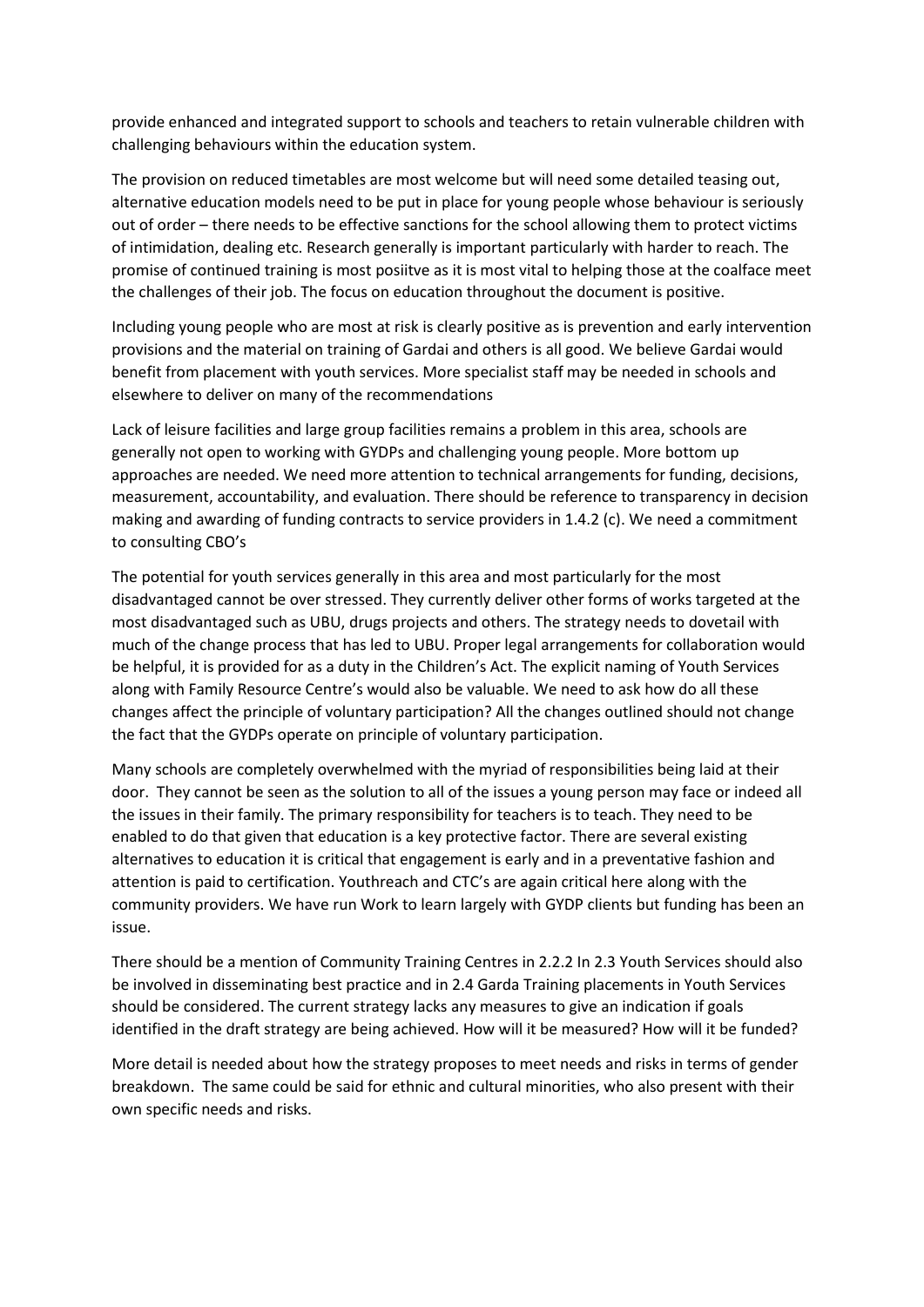#### Recommendations

- 1. The Strategy needs to provide more detail on how it's approach to the issue of reduced timetables will be achieved, this should be consistent with the work of the Ombudsman for Children's Office
- 2. The Strategy needs to provide more detail on better provision of leisure facilities for the targeted client group
- 3. The Strategy should outline in greater detail potential linkages and synergies with other targeted work with young people most specifically the UBU programme
- 4. Specific mention should be made of Community Training Centres and their role

## **3 Strengthen and Expand Diversion Measures**

Improved Garda practices and policies are necessary as are the provisions on training and follow up of youth cases in a timely manner. Provisions on early intervention and restorative practice are encouraging as are interagency procedures. There are generally positive views on the idea of a name change or a rebranding but there needs to be more consultation on it including with young people.

The targeted training for engaging positively with young people, and youth friendly approaches to policing is hugely welcome as is the acknowledgement and implementation of the recommendations arising from the 2019 Garda Youth Referral Examination Report to minimise delays within the system, which at present cause worry and stress for both young people and their parents. We agree with point 2.6.1 which ensures that the diversion systems, and legislation are adaptable to address individual circumstances and also support vital interagency case-management approaches.

We agree with recommendation 2.7.1 for appropriate actions for all cases and see 2.7.2 on interagency work to meet the young person's needs as very young person centred. A needs based & multi-agency approach envisaged in 2.8 would be a very significant step to ensure early detection and diversion from crime and 2.9 on aligning with similar services, indicates a strengthening a multiagency approach. Also, aligned development of YPP alongside diversion projects, should prove useful for learning and effective use of resources.

The proposed assessment of potential pilot projects to target 18-24-year olds with a focus on employment & training is very welcome. Many young people at this age can find it difficult to access services, and this could prove vital in signposting these young people to engage in employment or education. This part of a young person's journey may provide a different skill set and needs to be adequately resourced.

We need to be conscious that many of the services envisaged in the draft strategy are not as available as would be desired for example family support, training on restorative justice, services generally for the 18-24 group and mental health services. Other agencies like Tusla themselves face challenges and local co-ordinating structures may need to be examined such as Children's and Young Peoples Services Committees. There is also a shortage of Gardai on the ground.

We would welcome any flexible developments in terms of a division wide approach, but needs can be very different. Clarity is also needed on tendering or commissioning which has caused unnecessary difficulty and distraction for CBO's.

The School Completion alignment in 2.9.3 is welcome but it would be important to elaborate on how it would work. Similarly, the role of the probation service (2.9.1) will need careful consideration to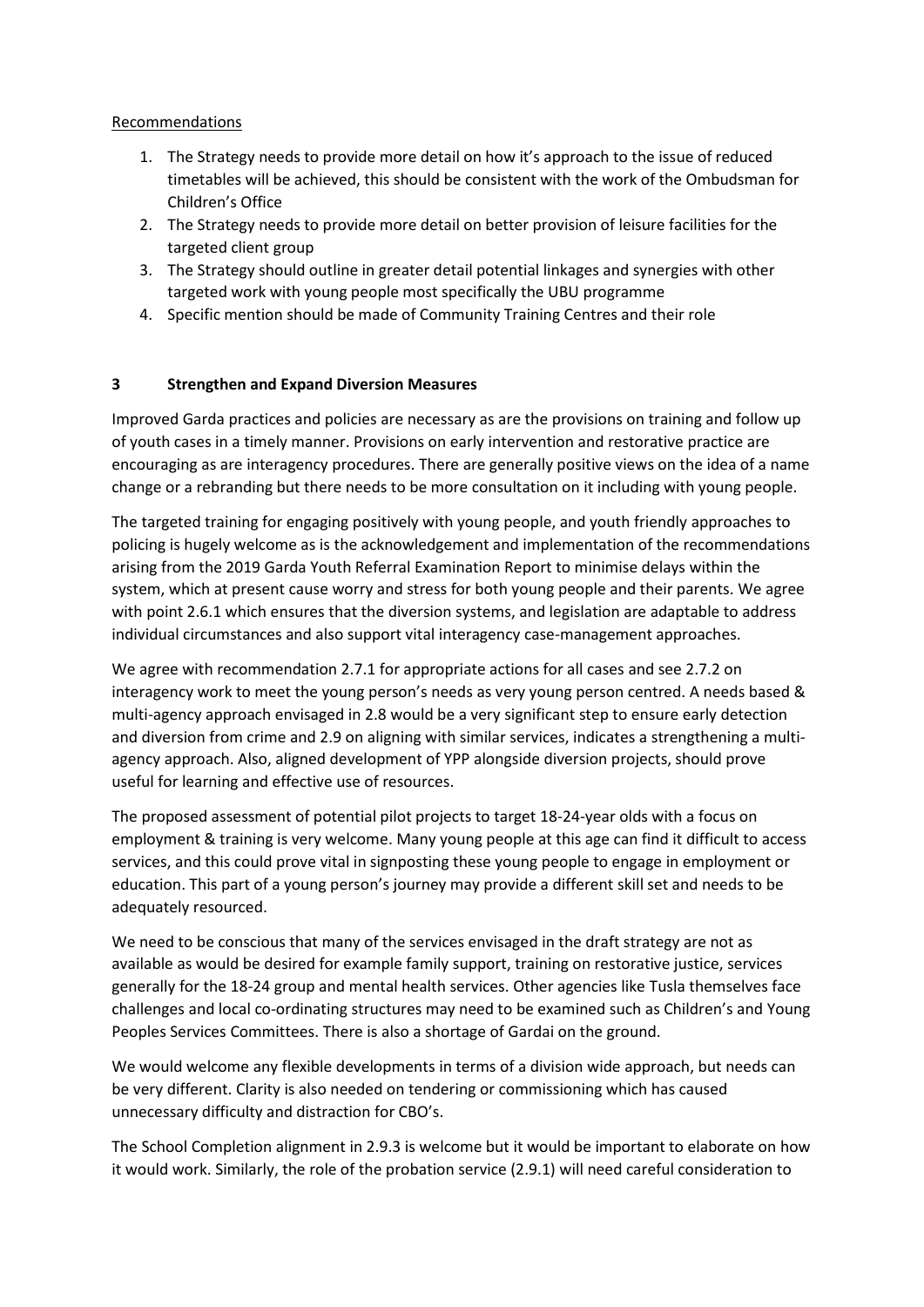prevent any contemplation of compulsory participation. Similar concerns would exist on data sharing. In 2.9 clarity is needed on the role and name of CBO's and youth services, there also needs to be an explicit role for GYDP's in delivering the transition programme. CBO's need to be consulted where there are implications for their work

#### Recommendations

- 1. The Strategy should provide more detail on how the proposed work with school completion will work
- 2. At all times the voluntary participation of young people as a core philosophical value needs to be stated
- 3. Reference should be made to CBOs being consulted about their work and implementing arrangements

## **4 Improve Criminal Justice Processes**

Specialised representation and information on court process are helpful as is a greater focus on restorative justice and increased probation support. We have mentioned the support for a variety of training before and once more it is positive here.

It may be important to guard against any back-log issues and we need better training for workers, young people, and others on court processes. The provisions on the enforcement of sanctions may need more examination to prevent any gaming. In 1.9.5 the other agencies could be specified.

We feel there should be youth worker input into the development and implementation of these training courses. This way the programme can be written/taught in a language that is accessible to young people; therefore, it would be an immersive learning experience. We also feel it would be beneficial for new Garda recruits, starting in the station that the GYDP is attached to, to undergo a form of placement with the Youth Services to forge a better understanding of how we all work together.

The concept of Strike Out while welcome needs teasing out to prevent it becoming a target for a "restart" of offending

## Recommendations

- 1. More Detail should be provided on proposals in relation to enforcement of sanctions
- 2. Youth Workers and CBOs should be able to feed into the design of training courses
- 3. Placement with youth services should be provided for a number of Garda Trainees

#### **5 Detention and Post Detention**

The research-based assessment for the demand on future detention places is important as is the framework for individual's services and the methodology is very inclusive in bringing all relevant agencies on- board. Also important is the framework for supporting young people leaving state care and the framework and joint agency protocols.

We welcome the provisions on post detention services and the envisaged multiagency approach along with the case management proposals. Proposals on young persons input are good as is the "never give up" approach and engagement with family and the continuum of state care.

It would be important to provide more information on the role of probation – is there a possibility that probation will/may be involved with the Garda Projects? A different type of support will be needed for people 18 to 21 if they are offending. This is not the preserve of the GYDP, this is a